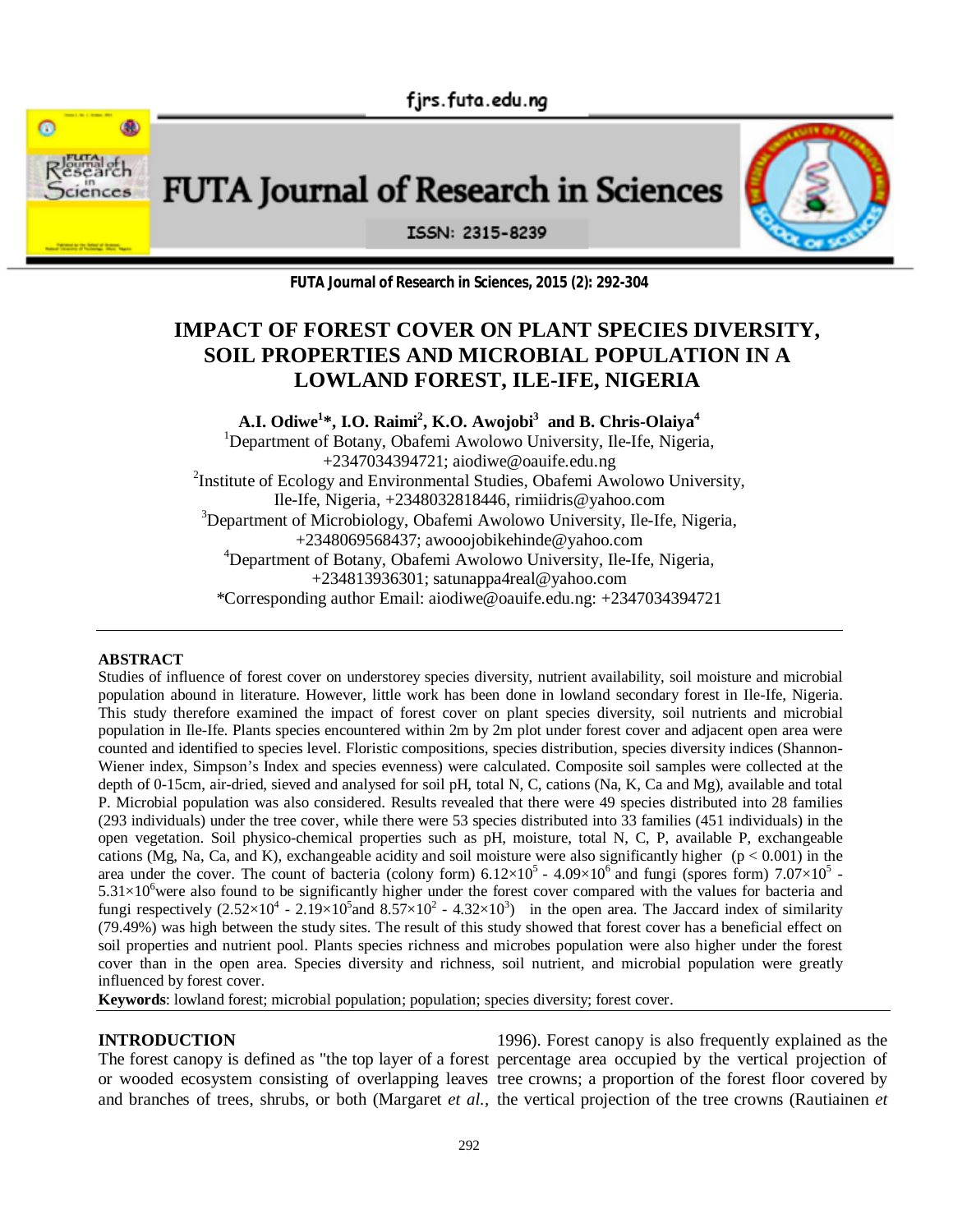Arthur, 2003).

Generally, canopy opening has been regarded by most authors (Jose *et al.,* 2008) as influencing available light to the understorey, or as having an effect on rainfall interception. In which case the forest canopy reduces the intensity of light reaching the under canopy which is the opposite of what happen in the open area. Canopy also alters water flow and content as it changes precipitation pathways (Prescott, 2002). Trees modify microenvironment in terms of reduced soil and air temperatures, wind speed and irradiation, resulting into reduced soil water evaporation and increased relative humidity (Jose *et al.,* 2008). The indirect effects such as those mediated by soil and litter have also been proven to be important for plant growth in the understorey (Puerta-Pinẽro *et al.,* 2006).

Plant species can influence the composition of The climate of the area is tropical with two underlying soil microbial communities (Garbeva *et al*., prominent seasons, the rainy and dry seasons. 2006). These influences can be due to differences in The dry season is short, usually lasting 4 months forest cover, rooting depth, and litter quality and from November to March and the longer rainy quantity (Gregory, 2006) or to secondary effects on soil season prevails during the remaining months. The pH, moisture, and nutrient levels. Microbes (bacteria, annual rainfall averages 1413 mm yr<sup>-1</sup> in a 5-year archaea, fungi, and protozoan) are very important in all survey (Duncan, 1974). The relative humidity in processes related to soil function (Adekunle and the early morning is generally high, usually over Dafiwhare, 2008). The microbial constituents of soil are 90% throughout the year. At mid-day, it is rather entirely responsible for the breakdown of organic matter lower, around 80% in the wet season as low as and the degradation of toxic molecules (Forsyth, 2009). 50-60% in the dry season (Hall, 1969). The soils Overall, denser forest cover implies higher rate of are moderately to strongly leached and have low respiration (Hibbard *et al.,* 2005). Soil bacterial diversity to medium humus content, weakly acid to neutral is influenced by several biotic and abiotic factors surface layers and moderately to strongly acid (Schimidt, 2006), which could be determined by the sub-soils (Smyth and Montgomery, 1962). The presence of cover or its absence. Nannipieri *et al*. (2003) original vegetation of Ile-Ife is lowland rainforest and Zak *et al*. (2003) reported that plant diversity as climax vegetation (Keay, 1959). The forest usually affects microbial process, which controls the rate sub-type is dry deciduous forest (Onochie, 1979). of ecosystem N cycling, in which case the habitation of White (1983) classifies the vegetation as Guineathe microbes is dependent on temperature, moisture Congolian rainforest-drier type. content and other factors which are predetermined by the **Sampling procedures** percentage of forest cover.

Forest canopies contain a major portion of the diversity lowland rainforest at Obafemi Awolowo of organisms on earth and constitute the bulk of University, Ile-Ife. Ten tree cover were selected photosynthetic active foliage and biomass in forest within the forest 2m by 2m plot was marked out ecosystems (Margaret *et al.,* 1996). Studies on the effect within each of the ten tree cover using a of tree canopy on herbaceous diversity in tropical forests measuring tape. Ten other points (open area) have yielded equivocal results. The studies on tree were selected adjacent to each of the trees cover canopy on herbaceous tree species and understorey at a distance of 4m away from the tree canopy abound in other parts of the world (Joshi *et al.,* 2001; (open area), where 2m by 2m plot was also

*al.,* 2005). The tree canopy is very important in that it Rodriquez-Echeverria and Perez-Fernandez, 2003). modulates the availability and variability of some key Isichei and Muoghalu (1992) have also looked at the resources for the organisms living in the understorey, effect of tree canopy on soil fertility in savannah thus affecting its own regeneration (Washburn and vegetation in Nigeria. However, generally, little work has been reported in the secondary lowland rainforest in Nigeria. Therefore, this study was carried out in order to provide information on the impact of tree canopy on species diversity, soil properties, and microbial population. The specific objectives of this study are to determine to what extent forest canopy affect plant species composition and richness, soil properties and microbial population.

#### **MATERIALS AND METHODS Study area**

This study was conducted at the Obafemi Awolowo University, Ile-Ife in Osun State, Southwestern Nigeria. Ile-Ife lies on latitude 7° 32΄ N and longitude 4° 31΄ E. The elevation of the Ife ranges from 215m to 457m above sea level (Hall, 1969). The details of the longitude and latitude and the elevation of the study sites are shown in Table 1.

The study was conducted in the secondary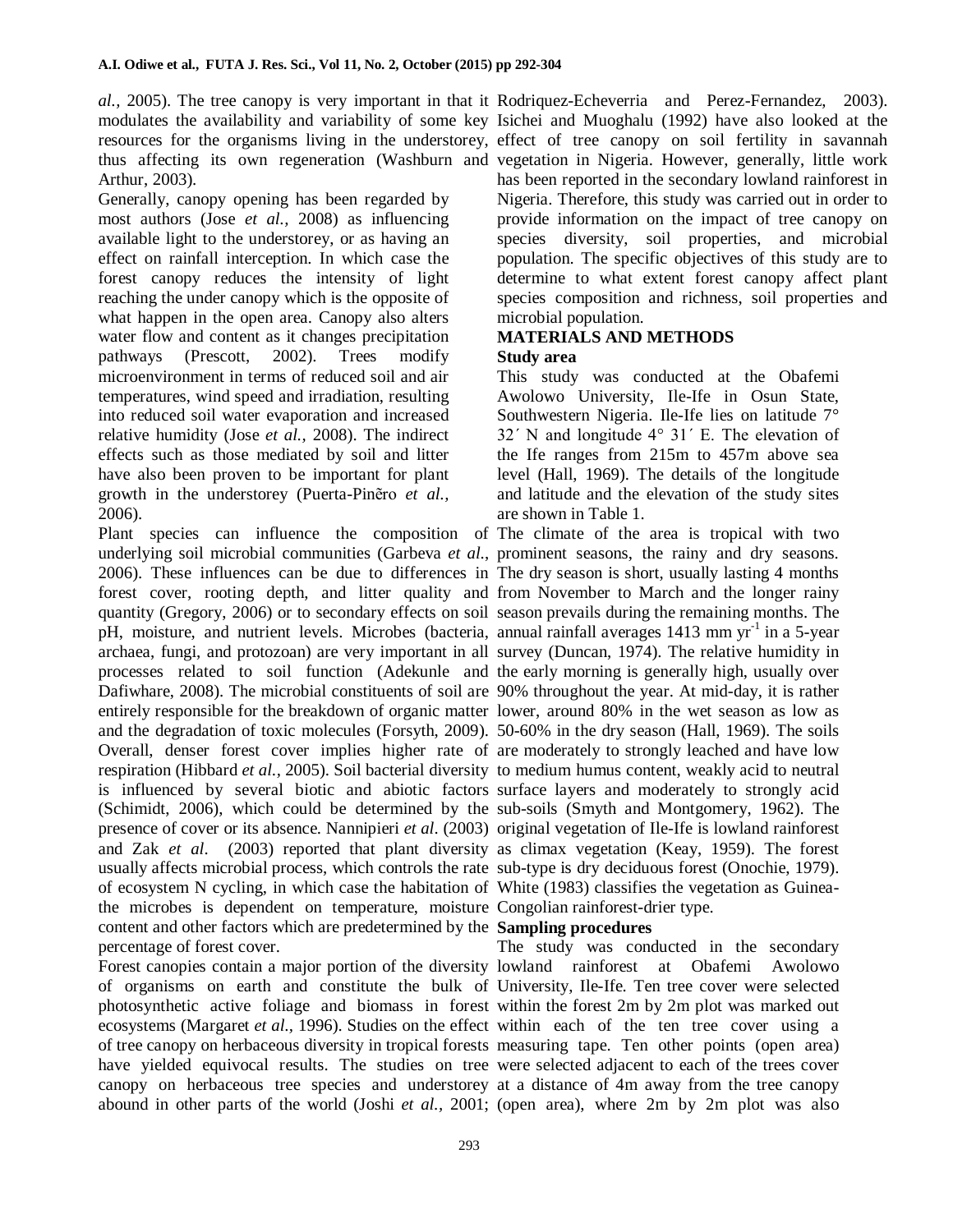marked out. This study was carried out between September and October, 2012, the peak of the raining season because it is expected that the plant growth will be at its peak. The species that forms the forest cover used in this study were *Baphia nitida, Chrysophylum cainito, Margaritaria discoides, Dracaena mannii, Blighia sapida, Trilepsium madagascariensis, Napoleona imperialis* and *Microdesmis puberula*.

## **Identification and enumeration of plant species**

All the plants species encountered within the study plots (open and cover) were counted and identified to species level. The unidentified plant species were taken to the IFE Herbarium for proper identification using the Flora of West Tropical Africa (Hutchinson and Dalziel, 1954, 1972). Floristic composition, habit, diversity and distribution of the species were determined. Species richness, diversity indices; Shannonwiener index and Simpson's Index and species evenness (E) (Pieolou index) were calculated.

#### **Soil sample collection and analysis**

Composite soil samples were collected with a soil auger at the depth of 0 - 15cm from each plot. The collected soil samples were taken to the laboratory, air dried, passed through a 2mm sieve and analysed for pH, exchangeable cations (Ca, Mg, K, and Na), total N, C, available and total P and exchangeable acidity. The soil pH was determined electrochemically in both distilled water and  $0.01M$  CaCl<sub>2</sub> (1:2 soil to solution ratio) and reading the measurement on a pH meter. The exchangeable cations (Ca, Mg, K, and Na), total nitrogen, carbon, available phosphorus, total phosphorus and exchangeable acidity were analysed according to the methods described by Tel and Rao (1982). The soil moisture was determined from the soil samples collected from the plots (forest cover and the open area) and a known mass (5g) of soil sample was weighed out of the freshly collected soil sample at a depth of 0-15cm and was kept in the aluminium foil and kept in the oven at 105°C for 24hours. The percentage soil moisture was done according to the method described by (Anderson and Ingram, 1993) and was calculated using this formula:

$$
So it most a useful weight-weight after drying \times 100
$$
  
initial weight

## Weight after drying  $=$  weight after drying with foil – weight of foil **Determination of the microbial population**

The assessment of the soil sample for fungi and bacteria count was determined by standard pour plate method as described by Nwachukwu and Akpata (2003). Ten grammes of soil samples was weighed and mixed with one hundred millilitres of sterile distilled water as stock from which a ten-fold serial dilution was prepared. One milliliter of the appropriate dilution was carefully transferred to sterile Petri dishes followed by sterile molten nutrient agar of 40-42 °C, mixed, allowed to solidified and incubated for 24 hours at 37 °C for bacteria while for fungi culturing, inoculum from serial dilution of the same soil suspension was transferred into sterile Petri dishes followed by sterile molten Sabouraud Dextrose agar of 40-42 °C, mixed, allowed to solidified and incubated in an incubator at 25°C for 5 days. Growth of microorganism was observed after incubation period and the population determined by standard microbiological method putting into consideration the dilution factor (Olutiola *et al*., 1992).

## **Data and statistical analysis**

For each plot, number of trees species (i.e. species richness), genera and families were established. The Simpson index of diversity (1- D) was also calculated

$$
D = \frac{\Sigma n (n-1)}{N(N-1)}
$$

where N is the total number of individual species present at the study sites.

n is the number of species present at the study sites. Plant species diversity index *H'* of each sample plot was calculated using the method prescribed by (Shannon and Wiener, 1963):

 $-\Sigma P$ iln Pi  $H' =$ 

where  $Pi = ni/N$  is the relative abundance proportion of i species and  $\ln =$  Natural logarithm N is the total number of individuals present at the study sites.

ni is the number of species present at the study sites.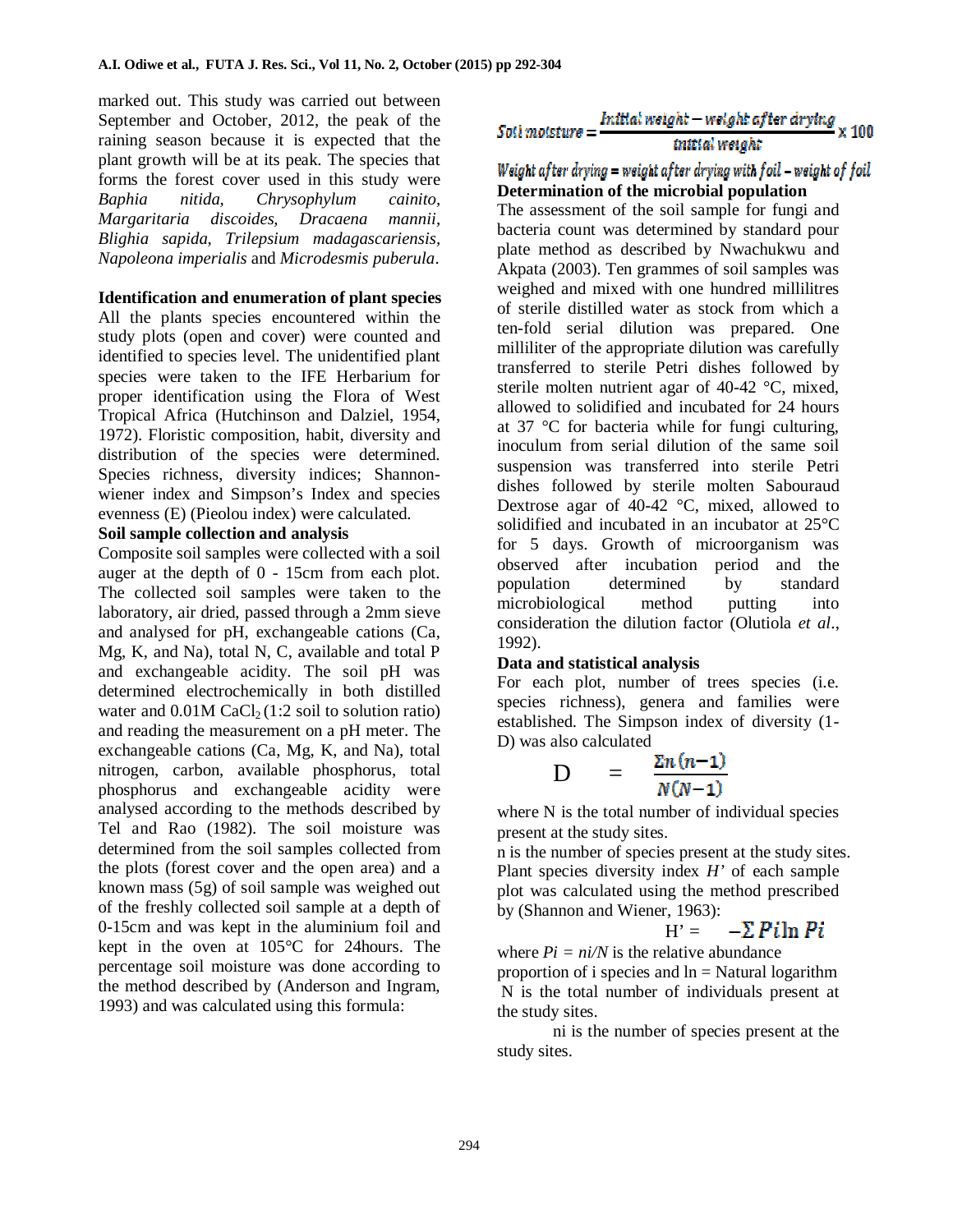The degree of similarity in species composition between open and cover area was compared using Jaccard's Index of similarity (J):

$$
J = \frac{l}{r} \times 100
$$

where *j* is the number of species found in both cover and open plots

> r is the number of species found in each of the plots added together except common species in the two sites (i.e. number of species found in only one or the other).

The evenness index (Pieolou, 1966) was calculated thus:

$$
E=\frac{H'}{LnS}
$$

where S is the total species number in each site

H' is the diversity index and

 $Ln = natural logarithm$ .

Statistical analysis was carried out using T-test to test for significant difference in soil properties (soil moisture, pH, total N, C, Mg, K, Na, Ca, available P and total P) and other parameters (microbial count and plant species diversity) between the forest cover and open area. The significant probability was set at  $p < 0.05$  and the statistical procedures were performed using SPSS 2010 version.

## **RESULTS**

## **Floristic composition and richness**

The details of the differences in the number of individual plant species present in both the area underneath and outside the forest cover are presented in Table 2. The study revealed that there were 49 species distributed into 28 families (293 individuals) under the tree cover, while 53 species distributed into 33 families (451) individuals) were encountered in the open adjacent vegetation. The number of herbaceous species (156) recorded in the open was higher than those found under the tree cover (71); the number of shrubs (182) was also higher in the open than under the forest cover (72). Total number of 8 Creepers/twiners were found in the open compared with only one found under the tree cover. However, higher number of tree saplings (100) and climbers (27) were recorded under the forest cover compared to (61) tree samplings and (17) climbers that were recorded in the open. Eight grasses and one non-vascular plant species were recorded in the open and cover sites respectively (Table 2, Fig. 1).

The following species *Phaulopsis falcisepala*, *Asystasia gangetica*, *Petiveria alliacea* were dominant in the adjacent open area, while *Albizia zygia, Asystasia gangetica* and *Geophila* species are the dominant plant species in the area underneath the forest cover (Table 2). The following dominant species *Petiveria alliance*  (Shrub) *Asystasia gangetica* got reduced from 102 in the open area to 27 under the forest cover and from 65 to 19 respectively. The number of *Phaulopsis falcisepala* species was also higher in the open (49) compared to 15 that was recorded under the forest cover (Table 2). The families most abundantly represented in the area underneath the forest cover are Acanthaceae, Apocynaceae, Papilionaceae, Rubiaceae while the families most abundantly represented in the open areas are Ceasalpiniaceae, Acanthaceae, Sapindaceae, Rubiaceae, and Papilionaceae.

The result of diversity measurements in the species related to Shannon Wiener, Simpson's index and the evenness measures in the area underneath the forest cover and those outside the cover are shown in Fig. 2. The Jaccard index of similarity (79.49%) indicates high similarity in richness, composition and relative abundance between the two study area considered (area underneath and outside cover).

## **Soil properties**

Results showed that the soil properties were generally lower in the open area compared with the closed tree canopy area. Total N, C, P, available P, exchangeable cations (Mg, Na, Ca, and K), exchangeable acidity and soil moisture were found to be significantly higher  $(p < 0.001)$ in the area under the cover than in the adjacent open area (Table 3). Soil pH was slightly acidic  $(5.01-6.08)$  and was significantly  $(p < 0.01)$ higher in the area underneath the cover than area in the open (Table 3). The bacteria count of  $6.12\times10^{5}$ to  $4.09\times10^6$  and fungal count of  $7.07\times10^{5}$  to  $5.31\times10^{6}$  was higher in area under the canopy than  $2.52 \times 10^4$  to  $2.19 \times 10^5$  and  $8.57 \times 10^2$  to  $4.32 \times 10^3$  for bacteria and fungi respectively in the open area (Table 3).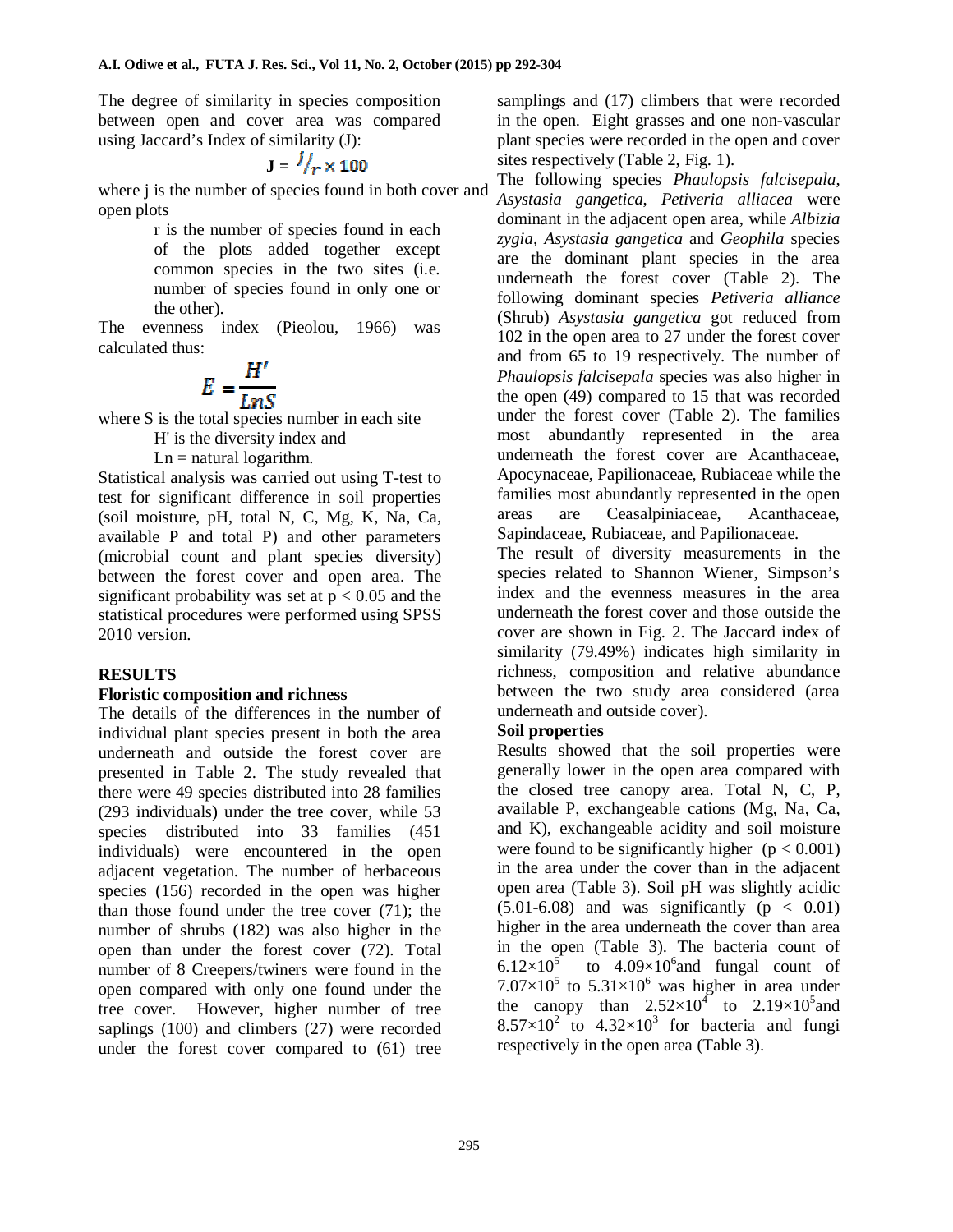#### **A.I. Odiwe et al., FUTA J. Res. Sci., Vol 11, No. 2, October (2015) pp 292-304**

| Study | Longitude and Latitude     |                            | Elevation (m) |      |
|-------|----------------------------|----------------------------|---------------|------|
| point | Cover                      | Open                       | Cover         | Open |
|       | N07° 31.046' E004°063'     | N07° 31.316' E004° 31.489' | 261           | 275  |
|       | N07° 31.319′ E004° 31.490′ | N07° 31.317′ E004° 31.490′ | 269           | 287  |
|       | N07° 31.315′ E004° 31.501′ | N07° 31.311′ E004°31, 493′ | 282           | 293  |
|       | N07° 31.348' E004° 31.492' | N07° 31.345′ E004° 31.495′ | 299           | 300  |
|       | N07° 31.345′ E004° 31.492′ | N07° 31.349′ E004° 31.491′ | 286           | 299  |
| 6     | N07° 31.334' E004°31.491'  | N07° 31.338' E004° 31.496' | 306           | 292  |
|       | N07° 31.337' E004°31.491'  | N07° 31.331′ E004°31.482′  | 301           | 292  |
| 8     | N07° 31.347′ E004°31.471′  | N07° 31.358' E004°31.462'  | 286           | 254  |
|       | N07° 31.350' E004°31.462'  | N07° 31.346' E004°31.462'  | 263           | 302  |
| 10    | N07° 31.353′ E004°31.466′  | N07° 31.351′ E004°31.474′  | 293           | 300  |

#### **Table 1: Location and elevation in metres (m) of the study area**

## **Table 2: Comparison of species composition, distribution and families encountered across the study sites. Species composition Family Covered area Opened area**

| <b>Herb</b>                |                 |                          | 5              |
|----------------------------|-----------------|--------------------------|----------------|
| Aegylia oblique            | Connaraceae     |                          |                |
| Asystasia gangetica        | Acanthaceae     | 19                       | 65             |
| Carteria andasonia         | Caparidaceae    |                          | $\overline{c}$ |
| Crossandra flavahook       | Acanthaceae     | 1                        | $\overline{4}$ |
| Dioscoreophyllum cumminsii | Menispermaceae  | 5                        |                |
| Geophila spp.              | Rubiaceae       | 28                       | 14             |
| Phaulopsis falcisepala     | Acanthaceae     | 15                       | 49             |
| Pouzolzia guineensis       | Urticaceae      |                          | 12             |
| Talinum triangulare        | Portulacaceae   | 3                        |                |
| Thassali spp.              | Rubiaceae       |                          | $\overline{2}$ |
| Unknown                    | Caparidaceae    |                          | $\mathbf{1}$   |
| Vigna gracilis             | Papilionaceae   |                          | $\overline{2}$ |
|                            |                 | 71                       | 156            |
| <b>Shrubs</b>              |                 |                          |                |
| Alchornea laxiflora        | Euphorbiaceae   | $\overline{c}$           | 10             |
| Allophylus africanus       | Sapindaceae     | 3                        |                |
| Caladium bicolour          | Areceae         |                          | 1              |
| Combretum spp.             | Combretaceae    | 5                        | $\overline{7}$ |
| Cnestis ferruginea         | Connaraceae     | 3                        |                |
| Dalbergia spp.             | Papilionaceae   | $\overline{2}$           | 3              |
| Diospyrosmon buttensis     | Ebenaceae       | 1                        |                |
| Fluggea virosa             | Euphorbiaceae   | $\overline{\phantom{0}}$ | $\overline{4}$ |
| Lecaniodiscus cupanoides   | Sapindaceae     | 15                       | $\overline{4}$ |
| Malacanthaolnifolia        | Sapotaceae      |                          | $\overline{2}$ |
| Mallotus oppositifolius    | Euphorbiaceae   |                          | $\mathbf{1}$   |
| Microdermis puberula       | Pandaceae       | 9                        |                |
| Pauridiantha hirtella      | Rubiaceae       |                          | 1              |
| Petiveria alliacea         | Phytolacaceae   | 27                       | 102            |
| Pregularia daemia          | Asclepiadacea   | 3                        | 6              |
| Piperum bellulata          | Piperaceae      |                          | $\overline{2}$ |
| Rothmannia hirsipda        | Rubiaceae       | 1                        | 18             |
| Rytigynia spp.             | Rubiaceae       |                          | 18             |
| Senna hirsute              | Ceasalpiniaceae |                          | 3              |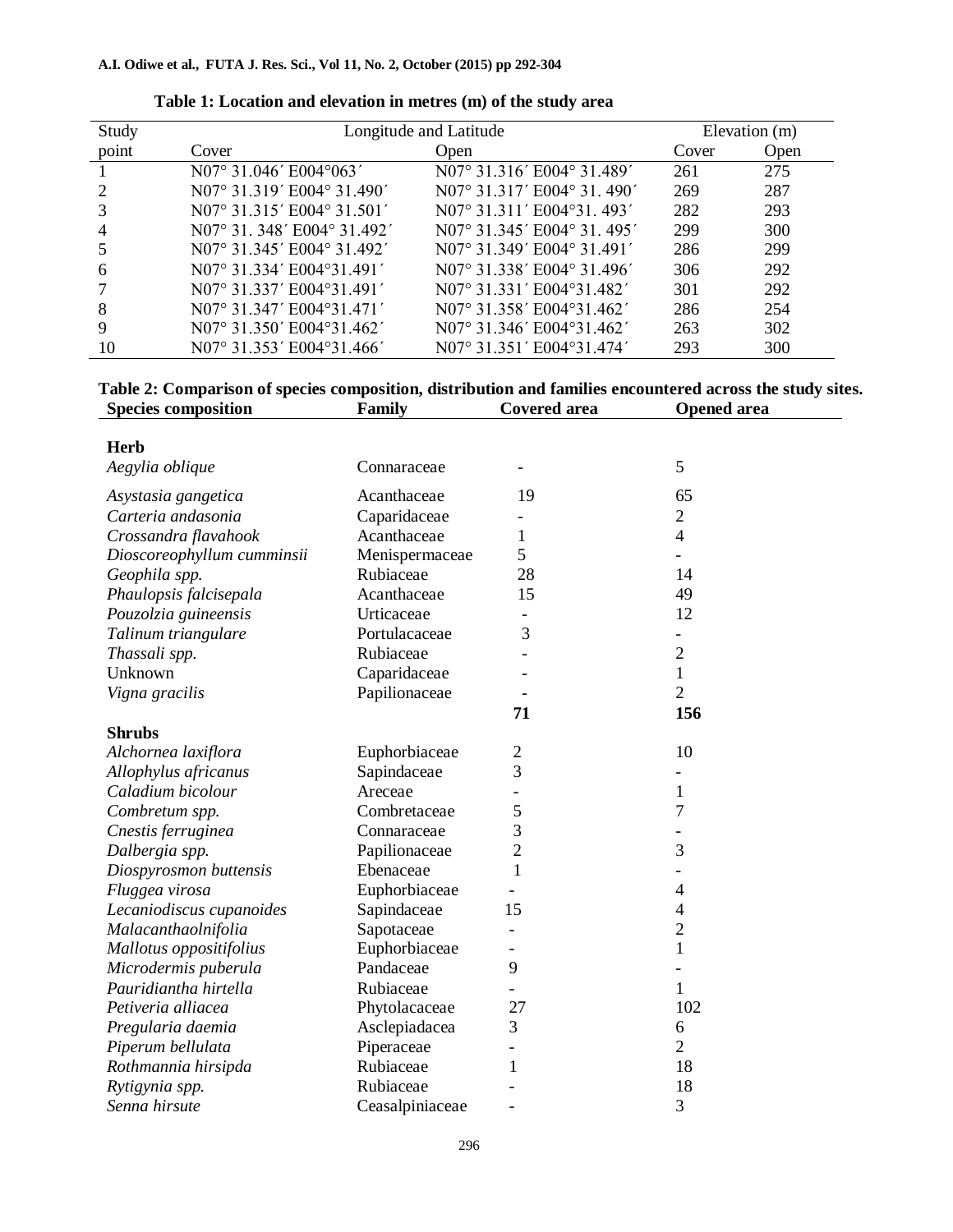#### **A.I. Odiwe et al., FUTA J. Res. Sci., Vol 11, No. 2, October (2015) pp 292-304**

| Sphenocentrum jollyanum     | Menispermaceae   | 1                        |                          |
|-----------------------------|------------------|--------------------------|--------------------------|
|                             | Sub-total        | 72                       | 182                      |
| <b>Tree samplings</b>       |                  |                          |                          |
| Albizia adianthifolia       | Mimosaceae       | 3                        | 6                        |
| Albizia zygia               | Mimosaceae       | 23                       | 11                       |
| Antiaris Africana           | Moraceae         | 6                        | 3                        |
| Baphia nitida               | Papilionaceae    | 15                       | $\mathbf{1}$             |
| Blighia sapida              | Sapindaceae      |                          | $\overline{2}$           |
| Bauhinia monandra           | Caesalpiniaceae  |                          | $\mathbf{1}$             |
| Bauhinia tomentosa          | Caesalpiniaceae  | $\overline{2}$           | $\overline{4}$           |
| Celtis zenkeri              | Celastreaceae    | $\overline{2}$           | 3                        |
| Delonix regia               | Caesalpiniaceae  | 1                        |                          |
| Dracinea manii              | Agavaceae        | $\overline{2}$           |                          |
| Funtumia elastic            | Apocynaceae      | 12                       | 14                       |
| Holarrhena floribunda       | Apocynaceae      | 4                        | $\overline{c}$           |
| Milletia thonningi          | Papilioniaceae   | $\overline{\phantom{0}}$ | 5                        |
| Napoleona imperialis        | Nytaginaceae     | 1                        | $\overline{\phantom{a}}$ |
| Newbouldia laevis           | Bignoniaceae     | 11                       | $\overline{c}$           |
| Pterocarpous spp.           | Papilioniaceae   | 1                        | $\overline{2}$           |
| Thassali kolly              | Rubiaceae        | $\overline{2}$           |                          |
| Treculia welwittia          | Meliaceae        | 1                        |                          |
| Trema orientalis            | Ulmaceae         | 5                        |                          |
| Trichilia prieureana        | Meliaceae        | 5                        | $\mathbf{1}$             |
| Triplesium madagascariensis | Moraceae         | $\overline{4}$           | $\overline{\mathcal{A}}$ |
|                             | Sub-total        | 100                      | 61                       |
| <b>Non woody Climbers</b>   |                  |                          |                          |
| Aristolo chiaringens        | Aristolochiaceae |                          | 1                        |
| Baissea subsessillis        | Apocynaceae      | 8                        |                          |
| Cissus spp.                 | Ampelidaceae     | 1                        |                          |
| Dioscorea spp.              | Dioscoreaceae    | 3                        | 1                        |
| Dioscorea spp.              | Dioscoreaceae    |                          | $\overline{c}$           |
| Momordica charantia         | Cucurbitaceae    | 3                        | $\overline{4}$           |
| <i>Momordica cissoides</i>  | Cucurbitaceae    | 11                       | 9                        |
| Paulina pinnata             | Sapindaceae      | 1                        |                          |
|                             | Sub-total        | 27                       | 17                       |
| <b>Creeper/Twiner</b>       |                  |                          |                          |
| Cissampelo sowariensis      | Menispermaceae   |                          | 1                        |
| Commelina erecta            | Commelinaceae    |                          | $\overline{4}$           |
| Thunbergia grandiflora      | Acanthaceae      | 1                        | $\mathbf{1}$             |
| Unknown                     | Unknown          |                          | $\overline{c}$           |
|                             | Sub-total        | 1                        | 8                        |
| Grass                       |                  |                          |                          |
| Bambusa vulgaris            | Gramineae        |                          | 7                        |
| Sansceveria liberica        | Liliaceae        |                          | 1                        |
|                             | Sub-total        | $\bf{0}$                 | 8                        |

## **Scrambler**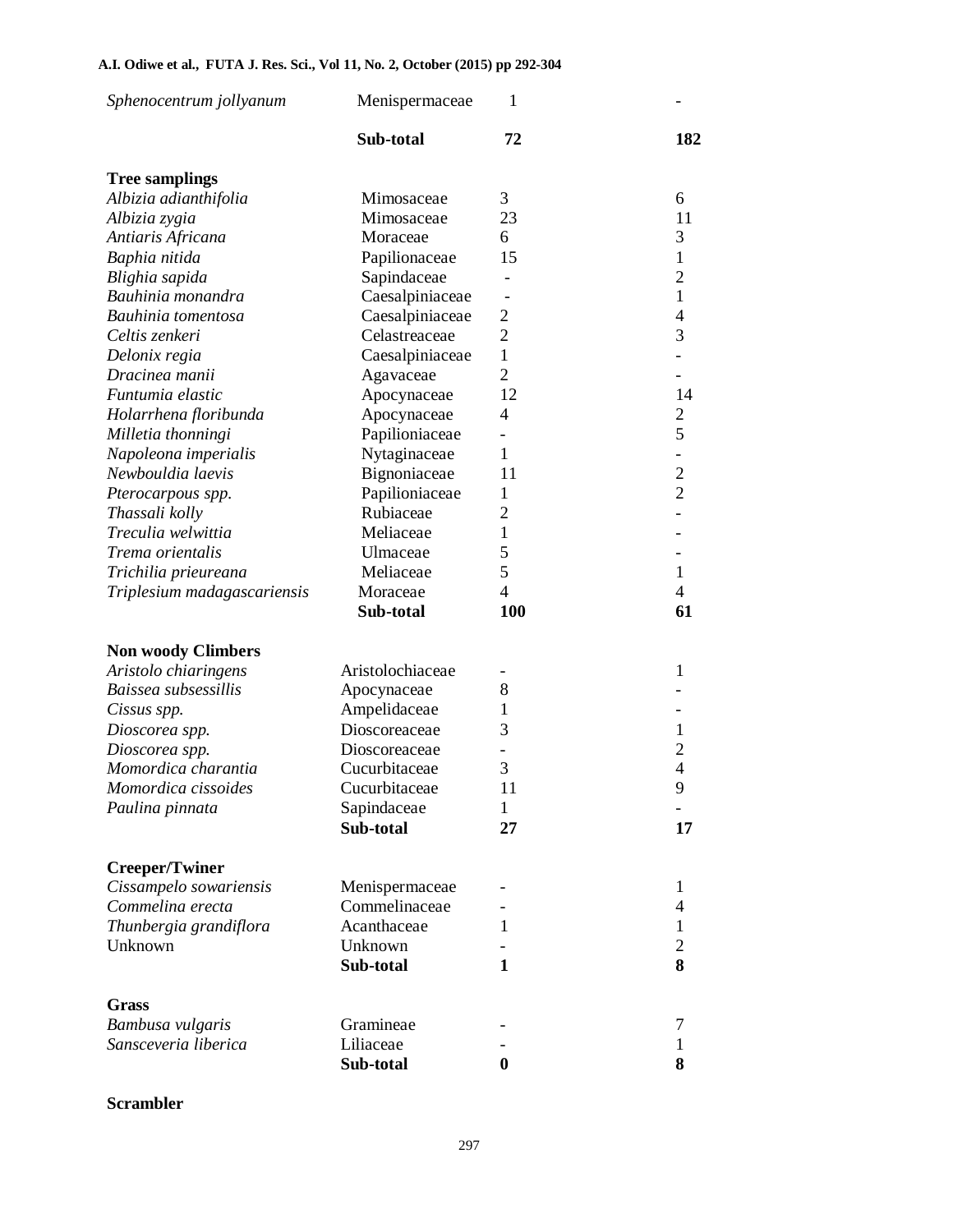## **A.I. Odiwe et al., FUTA J. Res. Sci., Vol 11, No. 2, October (2015) pp 292-304**

| Panicum brevifolium              | Graminae     | 21<br>21 | 19<br>19                 |
|----------------------------------|--------------|----------|--------------------------|
| <b>Non Vascular Plant (Fern)</b> |              |          |                          |
| Pteris spp.                      | adianthaceae |          | $\overline{\phantom{0}}$ |
|                                  | Sub-total    |          |                          |
| <b>Grand Total</b>               |              | 293      | 451                      |

## **Table 3: Soil properties and microbial population determined across the study sites.**

| Soil properties             | Covered areas                        | Open areas                                    |
|-----------------------------|--------------------------------------|-----------------------------------------------|
| Total P (ppm)               | $93.51 \pm 0.85$                     | 84.68±1.10 ***                                |
| Available P (ppm)           | $35.89 \pm 0.55$                     | 27.89±0.91 ***                                |
| Exchangeable acidity        | $0.07 \pm 0.003$                     | $0.05 \pm 0.002$ ***                          |
| Total $N$ $(\%)$            | $0.41 \pm 0.01$                      | $0.36 \pm 0.01$ ***                           |
| Total $C(\%)$               | $2.45 \pm 0.24$                      | $2.06 \pm 0.12***$                            |
| C:N ratio                   | 5.98                                 | 5.72                                          |
| <b>Exchangeable cations</b> |                                      |                                               |
| $Ca \text{ (mol/kg)}$       | $5.39 \pm 0.11$                      | $4.96 \pm 0.05$ ***                           |
| $Mg$ (mol/kg)               | $2.32 \pm 0.14$                      | $1.57 \pm 0.12$ ***                           |
| $K \text{ (mol/kg)}$        | $0.90 \pm 0.01$                      | $0.67 \pm 0.04$ ***                           |
| $Na$ (mol/kg)               | $0.17 \pm 0.03$                      | $0.14 \pm 0.01$ *                             |
| pH                          |                                      |                                               |
| Distilled water             | $6.08 \pm 0.11$                      | $5.32 \pm 0.17$ ***                           |
| $0.01M$ CaCl <sub>2</sub>   | $5.63 \pm 0.12$                      | $5.01 \pm 0.17$ **                            |
| Soil moisture (%)           | $19.36 \pm 0.88$                     | $16.30\pm0.39$ ***                            |
| <b>Microbial population</b> |                                      |                                               |
| Bacteria (cfu/ml)           | $6.12\times10^5$ - 4.09 $\times10^6$ | $2.52\times10^{4}$ - 2.19 $\times10^{5}$ **   |
| Fungi (sfu/ml)              | $7.07\times10^5 - 5.31\times10^6$    | $8.57\times10^{2}$ - 4.32×10 <sup>3</sup> *** |

\*, \*\*, \*\*\* represent significantly levels at 0.05, 0.01 and 0.001

cfu means colony forming unit

sfu means spore forming unit

Results are presented as mean, where n=10.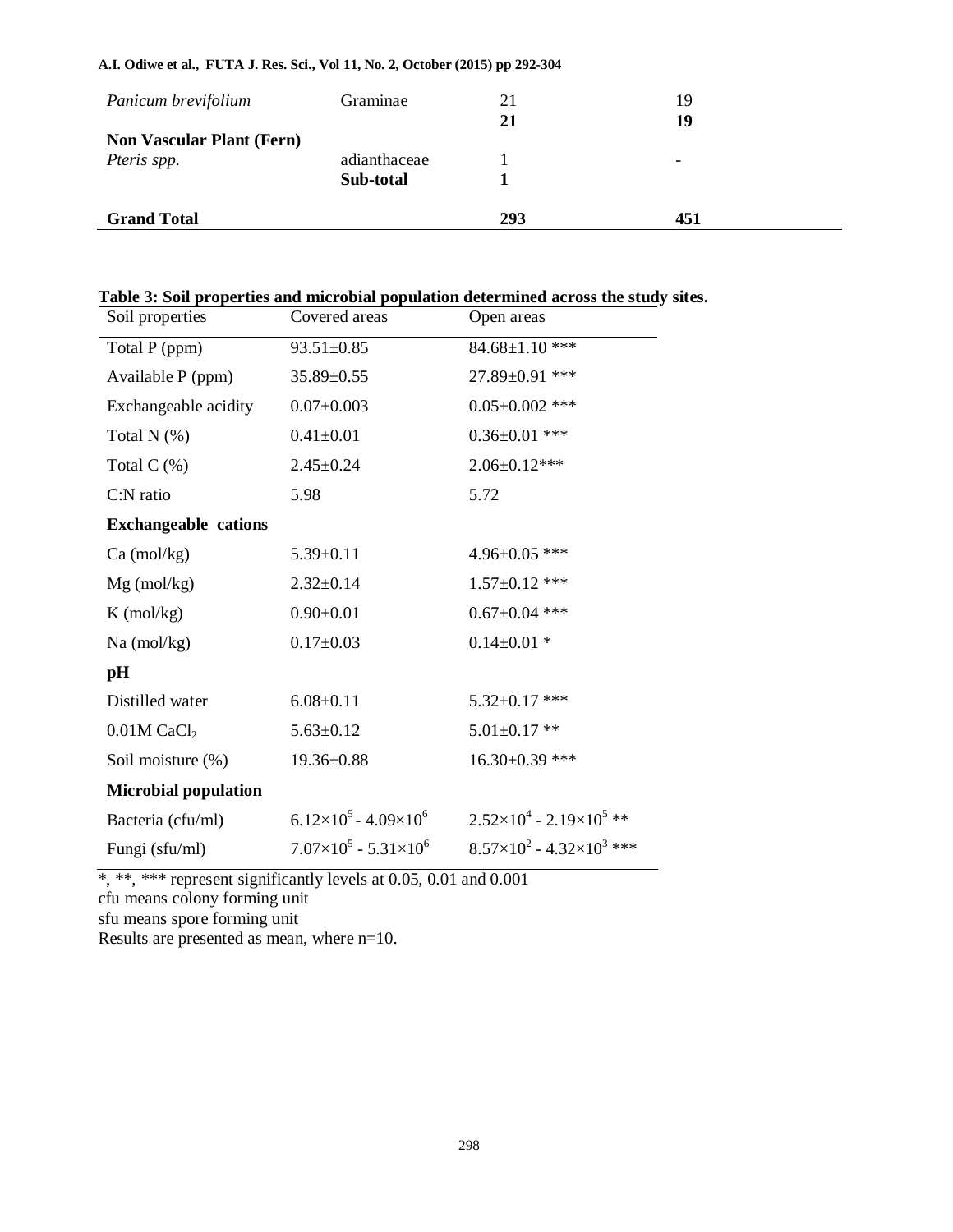

**Figure 1: Distribution of species composition in different growth form of species encountered across the study sites.**

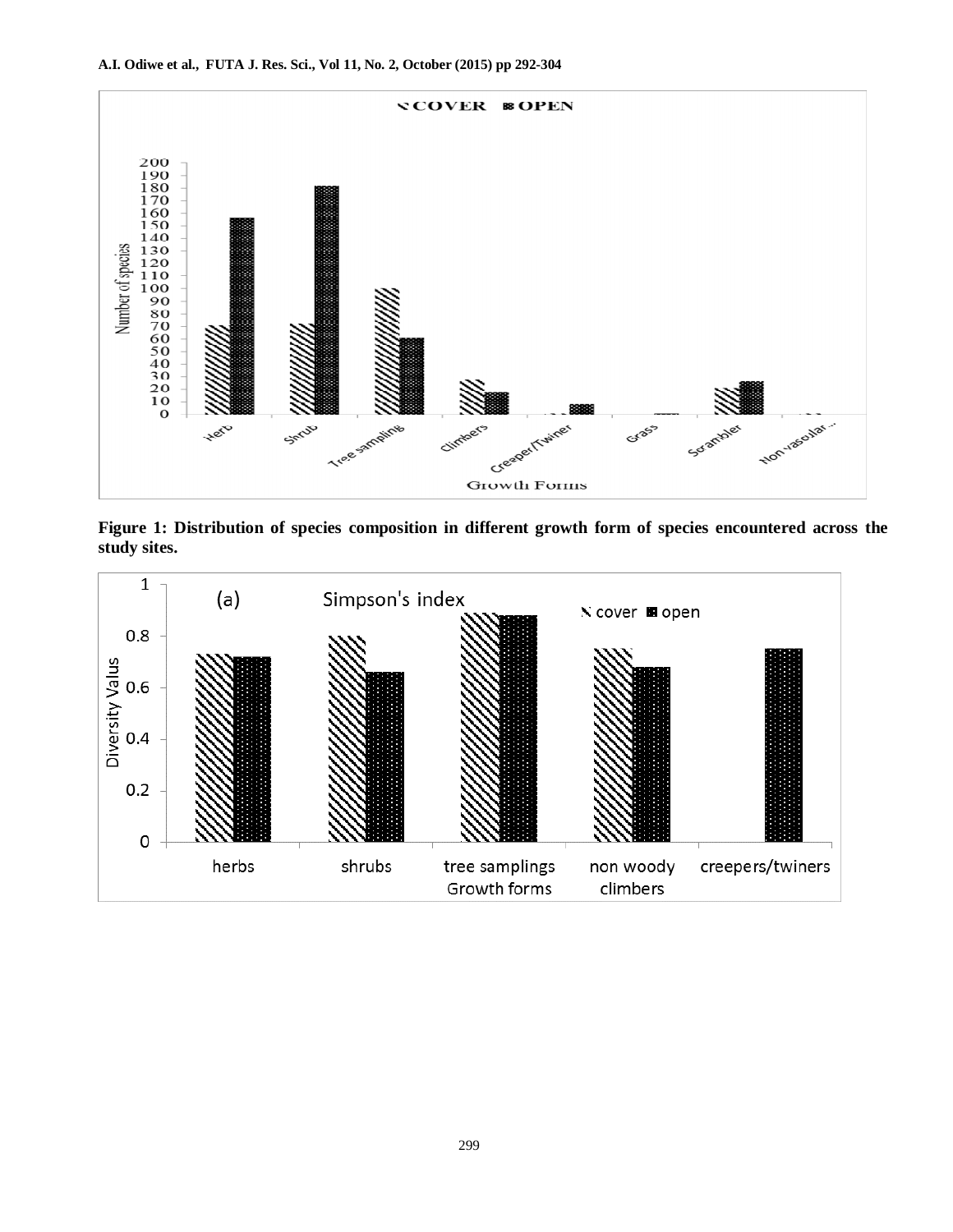

**Figure 2. Comparison of species diversity indices measured in both the forest cover and open area.**

## **DISCUSSION**

#### **Species composition and richness**

The lower number of species (herbs and shrubs) encountered underneath the forest cover might be related to the level of disturbance caused by human activities and the amount of light that penetrates through the cover. The level of shade in area underneath the cover is high and this might not be favourable for growth of understorey species (herb, shrub and non-woody climbers) because of low light availability that can inhibit seedlings emergence. This is consistent with a number of other studies which have reported that the overall cover and biomass of forest understorey vegetation often drastically decrease with cover (Gillet *et al.,* 1999). Stone The result of higher number of shrubs recorded in the open area in this study is similar to the

understorey species with canopy openings.

and Wolfe (1996) have also reported more

findings of Lü *et al.* (2011) who reported that shrub layer, was the most species-rich in all the various growth forms. The higher presence of the following dominant species *Petiveria alliance*  (Shrub), *Asystasia gangetica* and *Phaulopsis falcisepala* in the open area of the secondary forest might indicate that the species are not shade tolerant species. The higher species diversity index (the herb layer, creeper/twiner) found in the open area is expected, except for the shrub layers. The absence of sheltering effect could be a possible mechanism for higher species diversity of the herb layer, creeper/twiner in the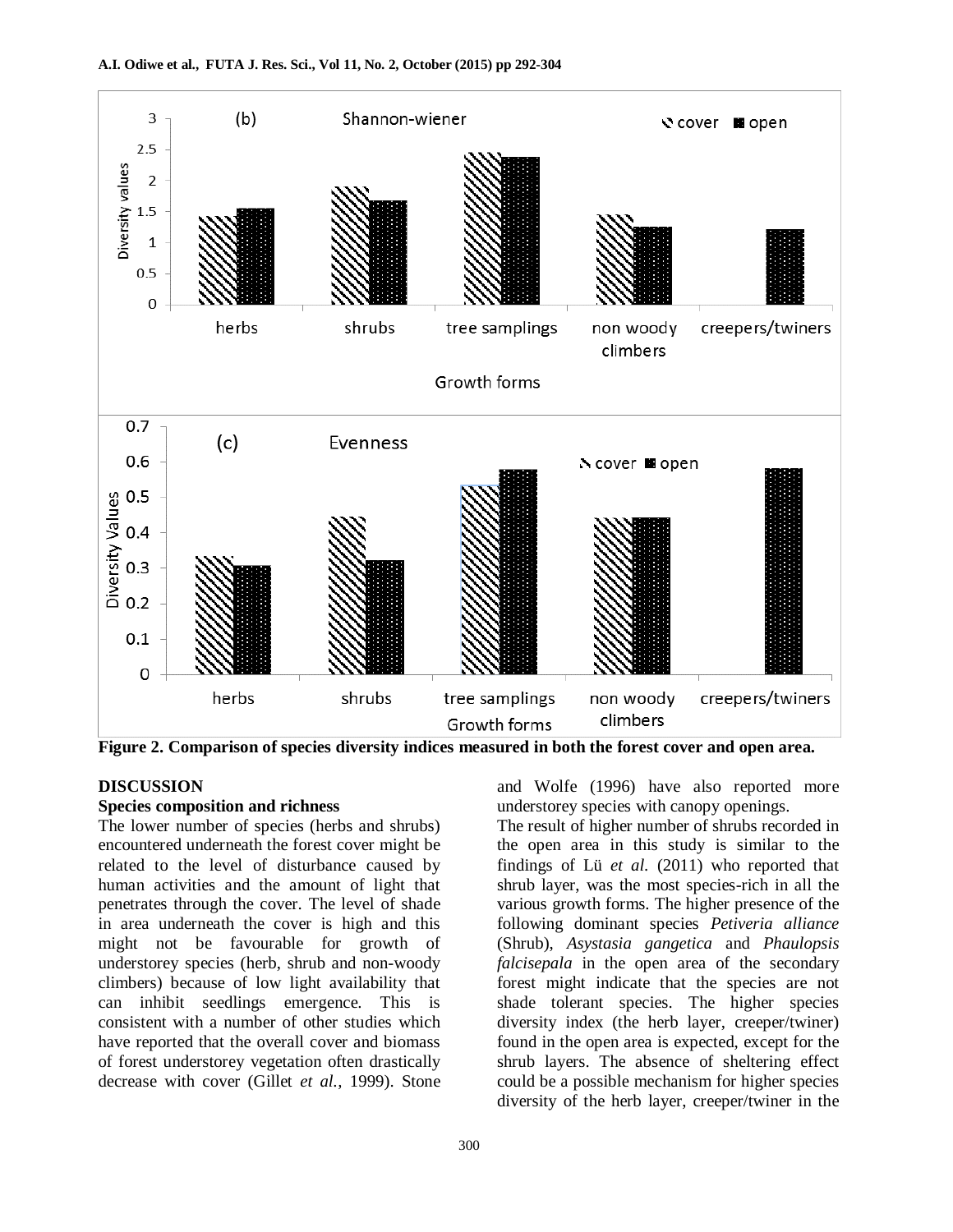open area, since the presence of trees and cover hindered species survival, thereby influencing the species diversity (Sanchez-Jordan, 2010). Theoretically it has been explained that species diversity is a function of species richness and evenness, therefore, the high degree of species diversity in the community underneath cover (trees, shrubs and herbs) recorded values in this study might indicate that the species in the community under cover interact with the individuals of different species than that of community in the open area. The evenness index revealed that the plant species in open areas had more consistency in species distribution, that is the range of occurrence of individual species was not relatively different) as compared to the areas underneath the cover. The high similarity index encountered in this study indicated that plant that emerges from the study sites might have their regeneration source from plants from the same source. The presence of certain common species (31) and high value of similarity (79.49%) in the areas underneath forest cover and the open area may be due to similarity of the stands (in terms of resource availability, similar environmental condition and similar mode of propagation and dispersal), thereby making it possible for the species to invade and survive (Lalfakawma *et al.,* 2009).

## **Soil Properties**

The result of higher exchangeable cations, acidity and other soil properties in the area outside forest cover is similar to the result reported by Kieft *et al.* (1998). Data on soil nutrients in area underneath and outside tree cover suggests that plants living relatively close to each other may be exposed to different rates of nutrients supply. Several other workers (Isichei and Muoghalu, 1992) have reported higher values in soil properties (Nitrogen, Sodium, Calcium, Magnesium, pH) underneath tree cover than area outside tree cover as found in this study, though their work was carried out in the savannah grassland. Also, similar result (trend) was reported in the study carried out by Gutiérrez *et al.* (1993). This may be partly as a result of organic matter accumulation underneath tree cover and reduced leaching. Tree roots from rooting zones to tree canopies may also be sources of nutrients under tree canopies (Isichei and Muoghalu, 1992). Leachates from tree canopies which might not be present in the open vegetation have been reported to be part of nutrient contributor to the soil (Isichei and Muoghalu, 1992). The higher cations present underneath tree canopy may be as a result of higher organic matter which leads to greater absorptive capacity of cations (Kadeba and Benjaminsen, 1976). The tree cover reduces the force of rain drops striking the surface, the soil underneath tree cover is likely to be more resistant to rain splash, water and wind erosion. Joshi *et al.* (2001) have also reported more soil moisture in covered area than in the open and this had been attributed to the drying effect of solar radiation in the open area.

The possible mechanism through which trees facilitate the below canopy environment for ground vegetation is interception of direct solar heat, which could reduce soil temperature and evaporation, thus increasing the below canopy soil moisture (Vetaas, 1992). Pausas and Austin (2001) advocated that a decrease in radiation is often associated with an increase in water availability, therefore, it is expected that tree canopies will improve soil nutrients, soil organic matter (Escudero *et al.,* 2001) and mineralizable nitrogen (Weltzin and Coughenour, 1990). Other, studies have shown that soils developing underneath the tree cover have greater waterholding capacity and macro-porosity favourable to infiltration and redistribution of soil water (Joffre and Rambal, 1993).

## **Microbial population**

Soil microbial communities are an integral component of many ecosystem processes (Jackson *et al*., 2007). The microbial population of the area underneath the tree cover was found twice those of the area outside tree cover. Woody plant canopies alter the microenvironment and physical and fertility conditions of soil (Weltzin and Coughenour, 1990). Trees modify microenvironment in terms of reduced soil and air temperatures, wind speed and irradiation, resulting into reduced soil water evaporation and increased relative humidity (Jose *et al.,* 2008). It has also been pointed out that trees also acquire nutrients from deeper soil layers and redistribute them at the surface through litter fall which enhances soil carbon and nutrients. All these may create a favourable condition that benefits microbial activity. Gallardo and Schlesinger (1995) have also reported that soil water and temperature were influenced by tree cover litter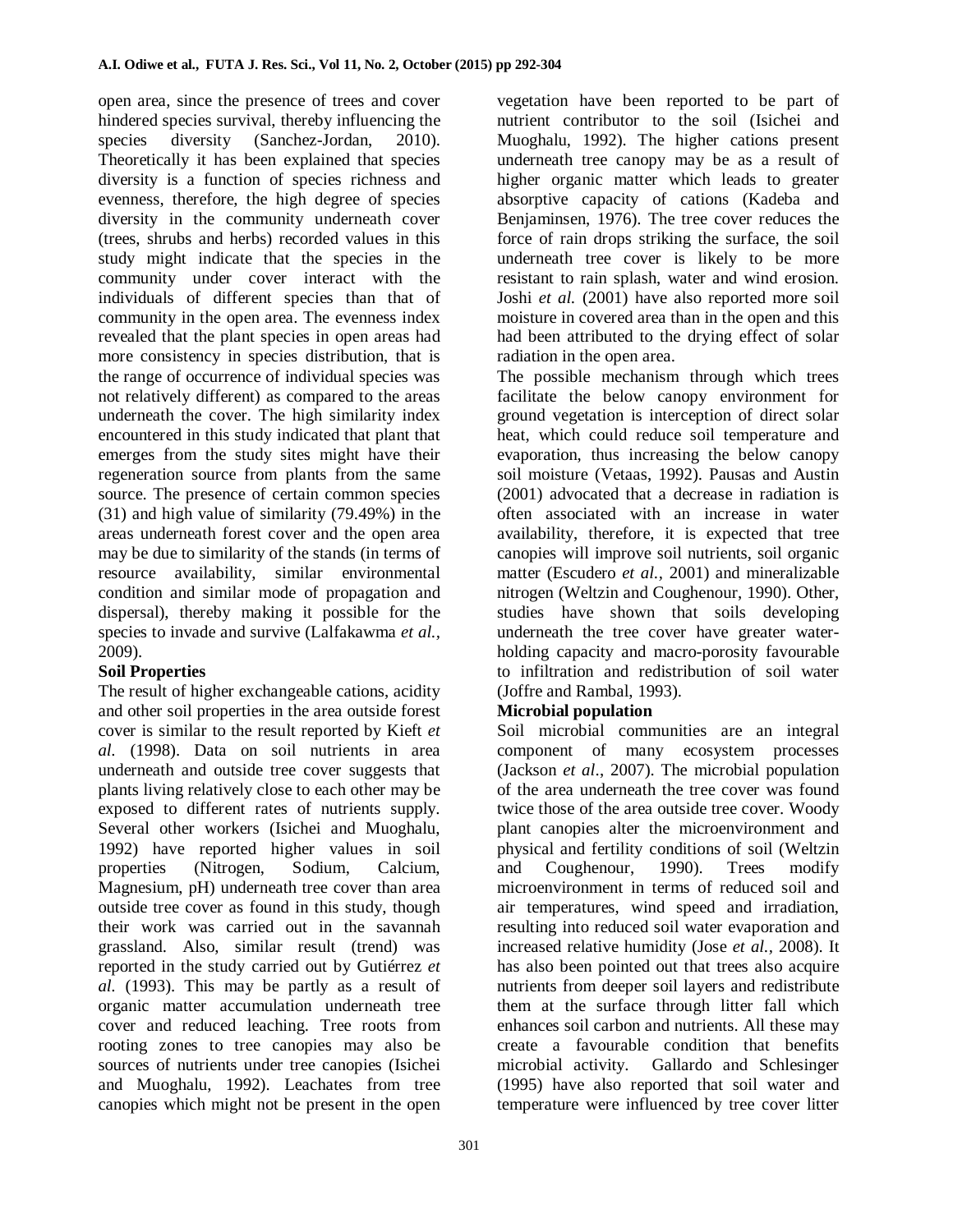accumulated and this creates a favourable condition that enhances microbial activity. Most microorganisms (bacteria and fungi) thrives best in a narrow pH range near neutrality, between pH 6.5 and 7.5; very few thrives below pH 4.0. Many bacteria such as the acidophiles responsible for acid fermentation are remarkably tolerant of acidity.

The relative abundance of the microbes encountered in the areas underneath cover are indication that soils underneath forest cover are rich in biodegradable organic matters and these are very important in humus formation. This might have accounted for the usual fertile land underneath tree cover. In addition, excretions from soil microorganisms affect water and air movement within the soil. In the course of this study, it was observed that worm casts are more common in the areas underneath tree cover compared to the open area. This is an indication of the higher breaking down of organic matter underneath the tree cover. Ford *et al.* (2004) reported that some fungi function largely in the breakdown of complex organic molecules like lignin (a compound that is resistant to bacteria degradation). Sundareshwar *et al.* (2003) have also pointed out that bacteria are very beneficial to trees by regulating inputs and outputs of nitrogen.

## **CONCLUSION**

The study revealed that the numbers of herbaceous species, shrubs, tree samplings and climbers recorded under the tree cover were higher than those found in the open area. The number of creepers/twiners and grasses found in the open was higher compared with under the tree cover. The families most abundantly represented in the area underneath the forest cover are Acanthaceae, Apocynaceae, Papilionaceae, Rubiaceae while the families most abundantly represented in the open areas are Ceasalpiniaceae, Acanthaceae, Sapindaceae, Rubiaceae, and Papilionaceae. The Jaccard index of similarity (79.49%) indicated high similarity in richness, composition and relative abundance between the two study areas. Results also showed that the soil properties; total N, C, P, available P, exchangeable cations (Mg, Na, Ca, and K), exchangeable acidity and soil moisture were significantly higher in the area under the cover than in the adjacent open area.

Soil pH was slightly acidic (5.01-6.08) and was significantly  $(p < 0.01)$  higher in the area underneath the cover than area in the open. It is therefore, suggested that strong regulatory measures should be put in place and also effort to re-establish the depleted tree species populations should be encouraged. Disturbance especially through human activities should be discouraged or completely avoided because of their negative impacts on plant species diversity, nutrients availability and microbial population. This study did not only align with the reported trend of higher nutrients under tree cover and lower species diversity especially twinners and grasses, but also provided concrete values to back up the known trend.

## **ACKNOWLEDGEMENTS**

The authors wish to thank the curator of IFE Herbarium, Mr. G. Ibhanesbor and Mr. B. Omomoh of the Department of Botany, O.A.U, Ile-Ife for their assistance both in identifying the species on the field and for cross checking others that cannot be identified on the field.

## **REFERENCES**

- **Adekunle, V.A.J. and Dafiwhare, H.B.** (2008). Diversity and abundance of microbes, pH and organic matter in soils of different forest types in tropical humid lowland forest ecosystem Nigeria. Journal of Biodiversity and Ecology 1(4): 333-342.
- **Anderson, J.M. and Ingram, J.S.I.** (1993). *Tropical soil biology and fertility:* A Handbook of Methods, 2nd ed. CAB International Wallingford UK. 57.
- **Duncan, E.R.** (1974). Weather information from the University of Ife, Ile-Ife, Faculty of Agric Research Bullettin 2, University of Ife Press, Ile-Ife, Nigeria. 14.
- **Ford, P.L., Potter, D.U., Pendleton, B., Ribbie, W.A. and Gottfried, G.J.** (2004). Southwestern grassland ecology. In: Assessment of Grassland Ecosystem Conditions in SW United States (Finch, D.M. Ed.), Forest. Ser. Gen. Tech. Rep., RMRS-GTR-135, 1:18-48.
- **Forsyth, M.H.** (2009). Microbial diversity in Virginia old hardwood forest soil week #1 Bio 203 laboratory module, Virginia state University, USA. 14p.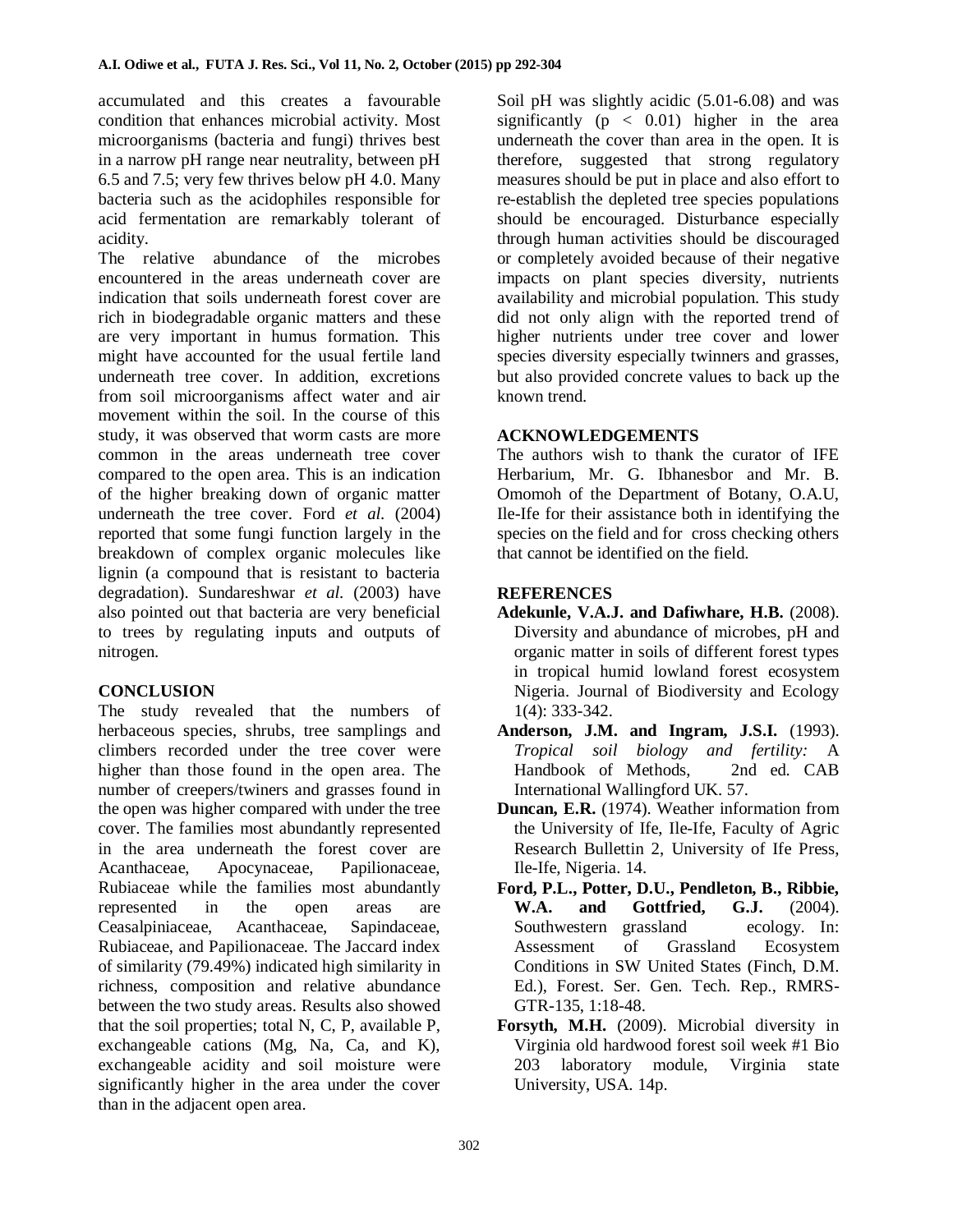- **Gallardo, A. and Schlesinger, W.H.** (1995). Factors determining soil microbial biomass and nutrient immobilization in desert soils. Biogeochemistry 28: 55-68.
- **Garbeva, P.J., Postma, J., Van Veen, A. and Van Elsas, J.D.** (2006). Effect of aboveground plant species on soil microbial community structure & its impact on suppression of *Rhizoctonia solani* AG3. Environmental Microbiology 8: 233-246.
- **Gillet, F., Murisier, B., Buttler, A., Gallandat, J. and Gobat, J.** (1999). Influence of tree cover on the diversity of herbaceous communities in subalpine wooded pastures. Applied Vegetation Science 2: 47-54.
- **Gregory, P.J.** (2006). Roots rhizophere and soil: the route to a better understanding of soil science. European Journal of Soil Science 57: 2-12.
- **Gutiérrez, J.R., Meserve, P.L., Contreras, L.C., Vásquez, H. and Jaksic, F.M.** (1993). Spatial distribution of soil nutrients and ephemeral plants underneath and outside the canopy of *Porlieria chilensis* shrubs (Zigophyllaceae) in arid coastal Chile. Oecologia 95: 347-352.
- **Hall, J.B.** (1969). The vegetation of Ile-Ife, University of Ife, herbarium bulletin1.
- **Hibbard, K.A., Law, B.E., Reichstein, M. and Sulzman, J.** (2005). An analysis of soil respiration across northern hemisphere temperate ecosystems. Biogeochemistry 73: 29-70.
- **Hutchinson, J. and Dalziel, J.M.** (1954-72). Flora of West Tropical Africa (2nd eds) by RWJ Keay and FN Hepper, Crown Agents, London.
- **Isichei, A.O. and Muoghalu, J.I.** (1992). The effect of tree canopy cover on soil fertility in a Nigerian savanna. Journal of Tropical Ecology 8(3): 329-338.
- **Jackson, R.B., Fierer, N. and Schimel, J.P.** (2007). New directions in microbial ecology. Ecology 88: 1343-1344.
- **Joffre, R. and Rambal, S.** (1993). How tree cover influences the water balance of Mediterranean rangelands. Ecology 74: 570- 582.
- **Jose, S., Allen, S.C. and Nair, P.K.R.** (2008). Tree crop interactions lessons from temperate alley-cropping systems, In: Batish DR, kohli

RK, Jose S, Singh HP (eds) Ecological Basis of Agroforestry. CRC press, Boca Raton, Fl.

- **Joshi, B., Singh, B.P., Rawat, Y.S. and Geol, D.** (2001). Facilitative effect of *Corianiana palensis* on species diversity and growth of herbs in severely eroded hill slopes. Current Science 80: 678-682.
- **Kadeba, O. and Benjaminsen, J.N.** (1976). Contribution of organic matter and clay to the cation exchange capacity of soils in the savanna zone of Nigeria. Communication in Soil Science and Plant Analysis 7: 129-144.
- **Keay, R.W.J.** (1959). An outline of Nigeria Vegetation. (3rd edition). Federal ministry of information printing division, Lagos, Nigeria.
- **Kieft, T.L., White, C.S., Loftin, R.S., Aguilar, R., Craig, J.A. and Skaar, D.A.** (1998). Temporal dynamics in soil carbon and nitrogen resources at a grassland-shrubland ecotone. Ecology 79: 671-683.
- **Lalfakawma, S.U.K., Roy, S., Vanlalhriatpuia, K. and Vanalalhluna, P.C.** (2009). Community composition and tree population structure in undisturbed and disturbed tropical semi-evergreen forest stands of North-East India. Applied Ecology and Environmental Research 7(4): 303-318.
- **Lü, X., Yin, J. and Tang, J.** (2011). Diversity and composition of understory vegetation in the tropical seasonal rain forest of Xishuangbanna, SW China. Revista Biologia Tropical 59(1): 455-463.
- **Margaret, D., Loman, P.K. and Wittman, K.** (1996). Forest canopies: Methods, hypotheses and future directions. Annual Review of Ecology, Evolution and Systematics 27: 55-81.
- **Nannipieri, P.J., Ascher, M.T., Ceccherini, L., Landing, G., Pietramellara and Renella, G.** (2003). Ecological significance of biological activity in soil biochemistry. European Journal of Science 54: 655-670.
- **Nwachukwu, S.C.U. and Akpata, T.V.I.** (2003). Principles of quantitative microbiology. University of Lagos Press, Lagos, Nigeria. 77pp.
- **Onochie, C.F.A.** (1979). The Nigeria Rainforest ecosystem: An overview In: *Okali DUU. (Editor).* The Nigeria Ecosystem. Proceedings of the Man and Biosphere on the Nigeria Rain Forest Ecosystem, University of Ibadan, Conference Centre, 24-26 January Nigerian MAB Committee, Ibadan.